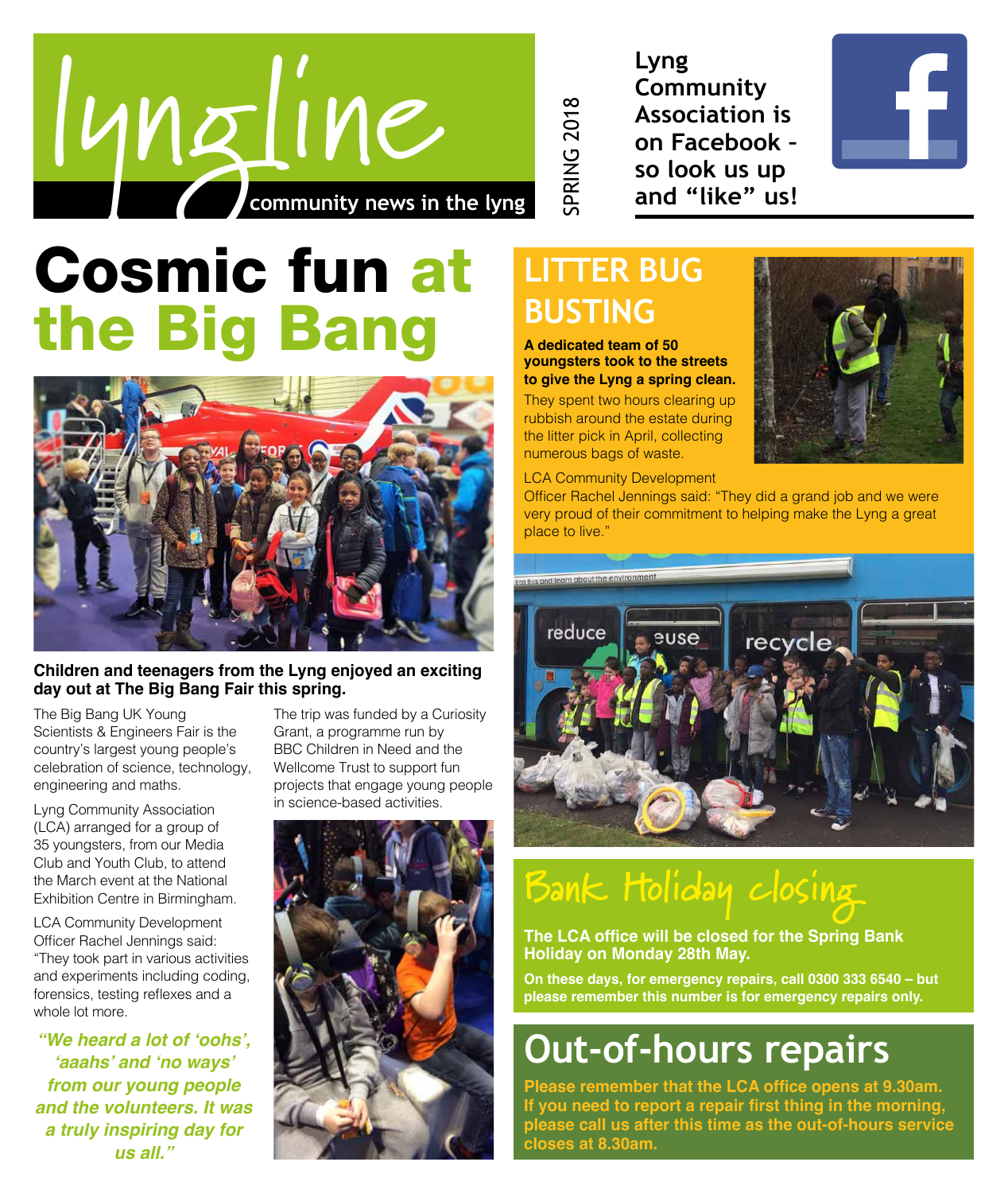

# **Lyng in Bloom**

**Having scooped awards in previous Britain in Bloom competitions, we'll be entering the national contest again this year.**

In preparation for judging, we are continuing to improve the estate and park area through additional planting, to make the Lyng a greener and pleasanter place to live.

If you are interested in helping or have any ideas about improving the estate, please call us on **0121 525 5969**.

# Our policies

**LCA has clear policies covering adaptations, allocations, anti-social behaviour, Board member recruitment, compensation for tenants' improvements, data protection, health and safety, pets, property improvements by tenants, rechargeable repairs, redecoration, rent arrears, repairs, service charges, tenant compensation (if a service is not provided for a long time), and void management (of empty properties).**

To see the full policies, or for leaflets which summarise the key points, please get in touch. Call in at our office at 3 Frank Fisher Way (Monday-Friday, 10am-1pm), call **0121 525 5969** (Monday-Friday, 10am-4pm), email **mail.lca@btconnect.com** or write to us at 3 Frank Fisher Way, West Bromwich, B70 7AW.

## **Don't be fooled by email scams**

#### **To help keep you safe from email or messaging scams, look out for these warning signs.**

- Asking for personal information.
- Badly written emails or threatening language.
- A link with a slightly different website address from the legitimate one it claims to be.
- The message, and fraudulent links, being placed in a file attachment.
- The sender's email address not matching the name or domain they claim to be from.

If you think you've received a scam email or message, DON'T reply to it, download any attachments or click on any links within it.

To help catch cyber scammers, report it to the legitimate organisation the message claims to be from.

## **WHAT IS AN EMERGENCY?**

#### **We are sometimes asked what is classed as an emergency repair, so here is a list of some examples:**

- Fire damage
- Burst pipe
- Flooding
- Severe storm damage
- Major fault with the electricity supply
- Unsafe electrical fitting
- A breach of security to outside doors and windows
- Gas leak
- **Blocked flue**
- Blockage in the main drains, soil pipe or toilet (if there is no other toilet in your home)
- Space heating or hot water loss for elderly or vulnerable customers

Complete loss of your water or electricity supply would also be an emergency but may be caused by a problem with South Staffs Water or your electricity provider.

Any other event that needs immediate action to ensure your safety or security would be considered an emergency too.

**Please note** – You may be charged a call-out fee if:

- the repair you reported is not a genuine emergency
- you have deliberately caused the damage
- you are not at home when we visit in response to your emergency repair request.



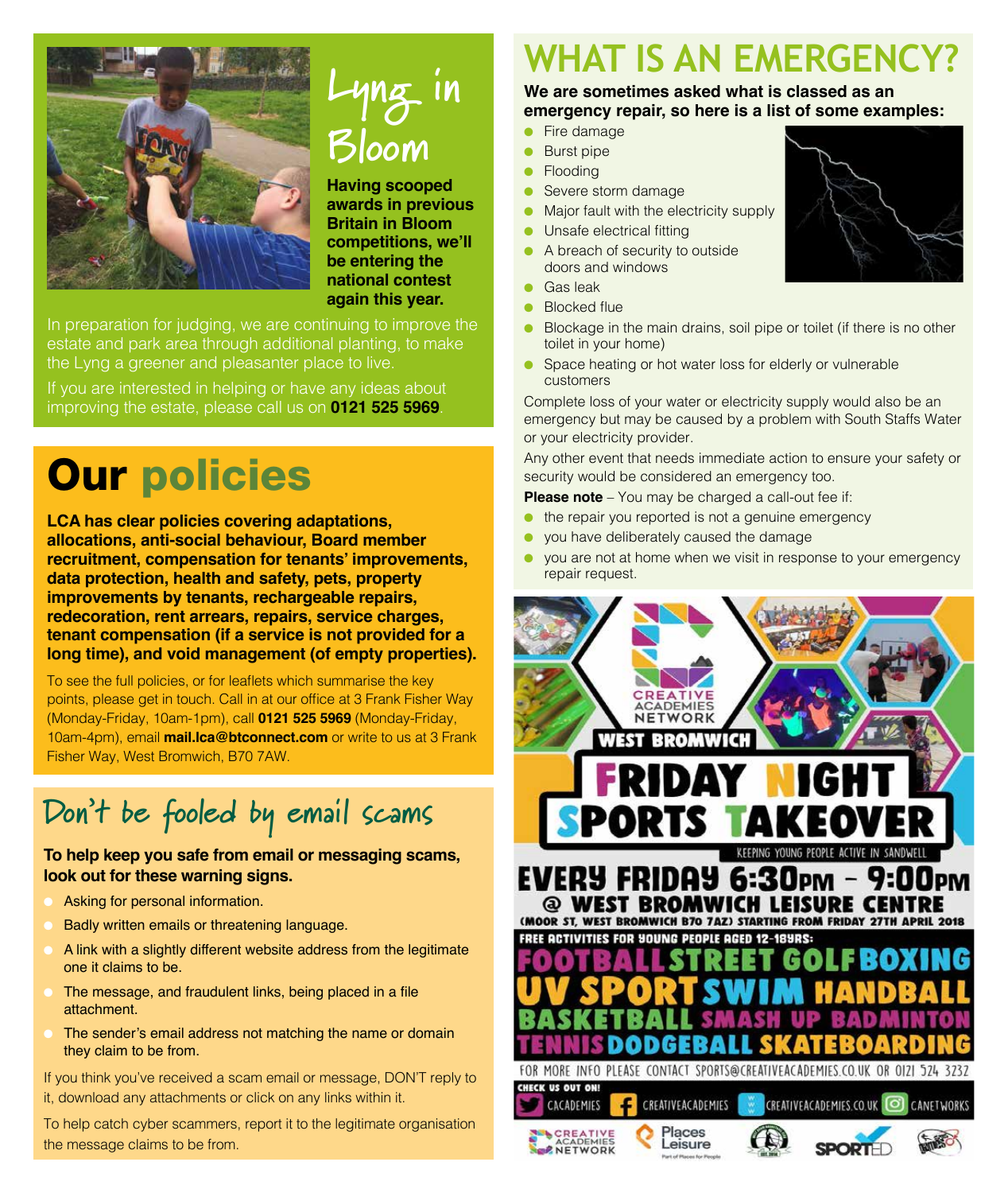## Universal Credit – how it works



if you work

#### **The new welfare benefit, Universal Credit, will be introduced across Sandwell this November for anyone who is unemployed or on a low income.**

If you are employed, you can work as many hours as you like – but the amount you earn will affect how much Universal Credit you receive each month.

If you have a work allowance, you can earn up to this amount before your Universal Credit is affected. You'll be entitled to this if you're responsible for dependent children and/or you can't work as much because you are disabled.

Once you earn more than your work allowance, your Universal Credit monthly payment will reduce by 63p for every £1 you earn above the allowance. If you aren't eligible for work allowance, your Universal Credit will be reduced by 63p for every £1 you earn.

It's important to remember that, if your earnings change each week or month, the level of Universal Credit you receive will also change. So, if you've earned more in a particular month, you need to set some money aside to ensure you can cover any shortfall on your rent the following month.

If you earn enough that you won't receive any Universal Credit the following month, you still need to make sure you pay your rent and any amount towards arrears in full and on time.

• You must report any changes in your circumstances to the Department for Work and Pensions straight away, via your Universal Credit online account or the freephone helpline on **0800 328 9344.**

#### **Further help**

For help and advice on whether you will be better off financially taking up a new job, extra hours or increased pay, please contact Sandwell Citizens Advice Bureau on **0344 411 1444** or drop in at their office in Lombard Street, West Bromwich.

You can also use these online benefits calculators:

Turn2Us – **https://benefits-calculator.turn2us.org.uk/AboutYou**

Policy in Practice – **https://www.betteroffcalculator.co.uk**

entitledto – **https://www.entitledto.co.uk/**

**If you have any concerns about Universal Credit or your rent account, please call our Income Recovery Team on 0121 525 5969.**

# Play your part

#### **Why not play your part in the Lyng and its future by joining the LCA board as a tenant member?**

It's a great opportunity to influence our services and your local community, so please get in touch to find out more.

The role is open to all, as long as you are not in breach of your tenancy – and you can remain anonymous if you'd rather keep your involvement private.

Interested? Then call us on **0121 525 5969**.

## Fun in the snow

**Sledging, ice skating and skiing were all part of the fun and games for Lyng families during a celebratory half-term visit to the Snowdome.**

Over 50 of our residents had a fantastic day out at the Tamworth visitor attraction in February.

The free trip, for 5-17-year-olds and their families, was funded by LCA and a Children in Need grant.

## Youth club rows

**Our Tuesday Youth Club is growing every week, with over 50 youngsters attending recent events.**



Fab Lab and Snowdome, with future trips to include Drayton Manor and Alton Towers.

If you are aged 11 to 17, please come along to the Church Hall, at the corner of Lyttleton Street and Moor Street, on Tuesdays from 4pm.

For more youth club news, go to **www.lyng.org.uk**

## **Curious adventures**

**Members of our Curiosity Club, previously the Media Club, will enjoy a host of activities during Science Week in August.**

The club, funded by a £10,000 Curiosity Grant, meets on Thursday evenings at the Church of the Good Shepherd with St John.

# Greenfingered help

**If you need a helping hand to keep on top of weeds in your garden this spring, please get in touch!**

We have a team of young volunteers who can come out to you and put down some weed control fibre, topped off with chippings, to help keep the pesky plants at bay.